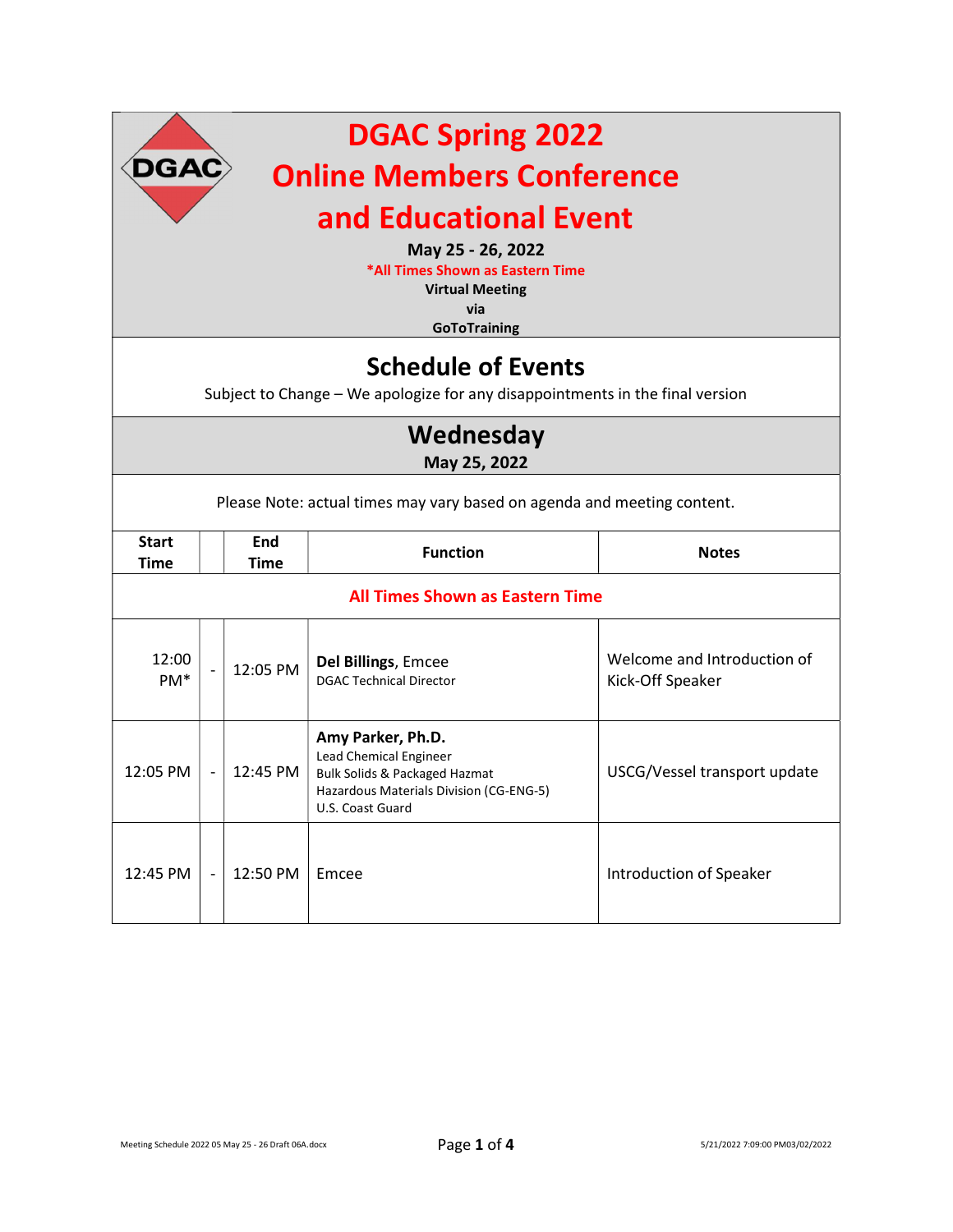| 12:50 PM | $\qquad \qquad \blacksquare$ | 2:15 PM | William S. (Bill) Schoonover<br>Associate Administrator for Hazardous<br><b>Materials Safety</b><br><b>William Quade</b><br>Deputy Associate Administrator<br>Policy and Programs<br>Reorganization Updates, Staffing, 2022<br>Plans<br><b>Shane Kelley</b><br>Director, Standards and Rulemaking<br><b>Rulemaking Update</b><br>Don Burger<br>Chief, General Approvals and Permits<br><b>Standards and Rulemaking</b> | <b>PHMSA/OHMS Session</b><br>Presentations by key leaders<br>from the<br><b>Office of Hazardous Materials</b><br>Safety (OHMS),<br>Pipeline and Hazardous<br><b>Materials Safety</b><br>Administration (PHMSA),<br>United States Department of<br>Transportation (DOT) |
|----------|------------------------------|---------|------------------------------------------------------------------------------------------------------------------------------------------------------------------------------------------------------------------------------------------------------------------------------------------------------------------------------------------------------------------------------------------------------------------------|------------------------------------------------------------------------------------------------------------------------------------------------------------------------------------------------------------------------------------------------------------------------|
| 2:15 PM  | $\overline{\phantom{a}}$     | 2:30 PM | <b>Break</b>                                                                                                                                                                                                                                                                                                                                                                                                           |                                                                                                                                                                                                                                                                        |
| 2:30 PM  | $\overline{\phantom{a}}$     | 2:35 PM | Emcee                                                                                                                                                                                                                                                                                                                                                                                                                  | Introduction of Speaker                                                                                                                                                                                                                                                |
| 2:35 PM  | $\qquad \qquad -$            | 3:10 PM | Joanna Luu<br>Chief, Outreach and Engagement<br>Outreach, Engagement, and Grants<br>OHMS/PHMSA<br><b>Marc Nichols</b><br>Field Outreach Coordinator<br>OHMS/PHMSA                                                                                                                                                                                                                                                      | Overview of the agency<br>outreach and engagement<br>Programs                                                                                                                                                                                                          |
| 3:10 PM  | $\blacksquare$               | 3:15 PM | Emcee                                                                                                                                                                                                                                                                                                                                                                                                                  | Introduction of Speaker                                                                                                                                                                                                                                                |
| 3:15 PM  |                              | 3:45 PM | <b>Michael J. Cameron</b><br>Division Manager- Policy, Standards &<br>Stakeholder Engagement<br>FAA Hazardous Materials Safety Program (AXH)<br>Office of Security and Hazardous Materials<br>Safety                                                                                                                                                                                                                   | FAA updates and agency<br>outreach programs                                                                                                                                                                                                                            |
| 3:45 PM  | $\overline{\phantom{a}}$     | 4:00 PM | <b>Break</b>                                                                                                                                                                                                                                                                                                                                                                                                           |                                                                                                                                                                                                                                                                        |
| 4:00 PM  | $\overline{\phantom{a}}$     | 5:00 PM | <b>NARLA</b><br>DGAC North American Regulatory and<br>Legislative Affairs Committee                                                                                                                                                                                                                                                                                                                                    | Chair: Kevin Greene                                                                                                                                                                                                                                                    |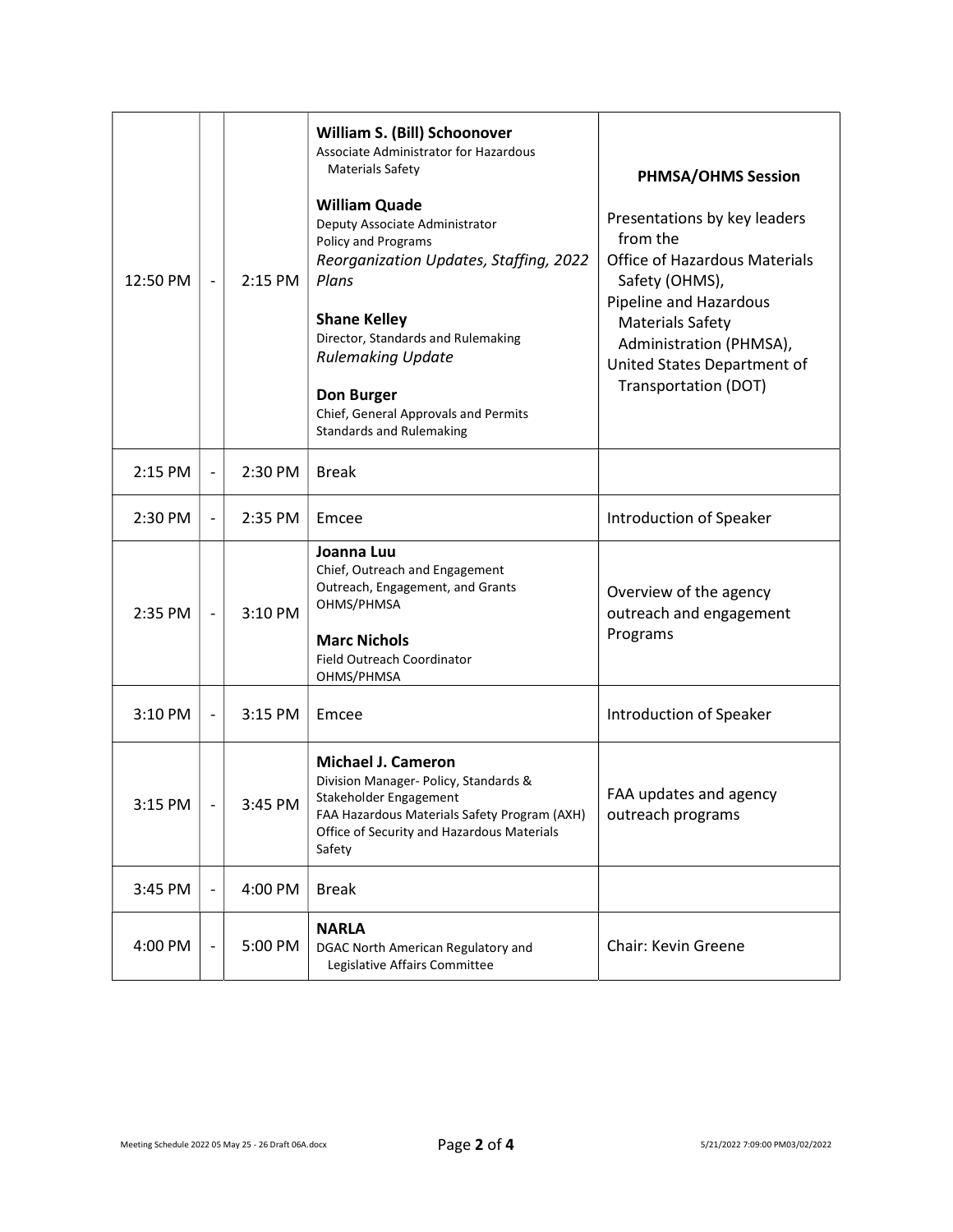| <b>Thursday</b><br>May 26, 2022                                         |                              |                           |                                                                                                                                                                                |                                                                                                                               |  |
|-------------------------------------------------------------------------|------------------------------|---------------------------|--------------------------------------------------------------------------------------------------------------------------------------------------------------------------------|-------------------------------------------------------------------------------------------------------------------------------|--|
| Please Note: actual times may vary based on agenda and meeting content. |                              |                           |                                                                                                                                                                                |                                                                                                                               |  |
| <b>Start</b><br><b>Time</b>                                             |                              | <b>End</b><br><b>Time</b> | <b>Function</b>                                                                                                                                                                | <b>Notes</b>                                                                                                                  |  |
| <b>All Times Shown as Eastern Time</b>                                  |                              |                           |                                                                                                                                                                                |                                                                                                                               |  |
| 10:55 AM*                                                               | $\qquad \qquad \blacksquare$ | 11:00 AM                  | Vaughn Arthur                                                                                                                                                                  | Welcome and Introduction of<br>Speaker                                                                                        |  |
| 11:00 AM                                                                | $\overline{\phantom{0}}$     | 12:00 PM                  | <b>BONUS SESSION</b><br>Hazardous Materials Safety - Yesterday, Today and Tomorrow<br>Presented by<br><b>Del Billings</b><br><b>Technical Director</b><br><b>DGAC</b>          |                                                                                                                               |  |
| 12:00 PM                                                                | $\overline{\phantom{a}}$     | 12:05 PM                  | Del Billings, Emcee<br><b>DGAC Technical Director</b>                                                                                                                          | Welcome and Introduction of<br>Speaker                                                                                        |  |
| 12:05 PM                                                                | $\overline{\phantom{a}}$     | 12:45 PM                  | <b>Paul Bomgardner</b><br>Chief<br><b>HM Division</b><br><b>FMCSA</b><br><b>James Simmons</b><br><b>Senior Transportation Specialist</b><br><b>HM Division</b><br><b>FMCSA</b> | <b>FMCSA Update</b>                                                                                                           |  |
| 12:45 PM                                                                | $\overline{\phantom{a}}$     | 12:55 PM                  | <b>Break</b>                                                                                                                                                                   |                                                                                                                               |  |
| 12:55 PM                                                                | $\overline{\phantom{a}}$     | 1:00 PM                   | Emcee                                                                                                                                                                          | Introduction of Speaker                                                                                                       |  |
| 1:00 PM                                                                 |                              | 2:00 PM                   | <b>Vaughn Arthur</b><br>President<br><b>DGAC</b>                                                                                                                               | Update on proposals to classify<br>plastic pellets as Marine<br>Pollutants/Dangerous Goods for<br>vessel transportation (IMO) |  |
| 2:00 PM                                                                 | $\qquad \qquad \blacksquare$ | 2:15 PM                   | <b>Break</b>                                                                                                                                                                   |                                                                                                                               |  |
| 2:15 PM                                                                 |                              | 3:15 PM                   | <b>INTEREC</b><br><b>DGAC International Regulations</b><br>Committee                                                                                                           | Chair: Todd Strobel                                                                                                           |  |
| 3:15PM                                                                  |                              |                           | Conference Adjourns                                                                                                                                                            |                                                                                                                               |  |